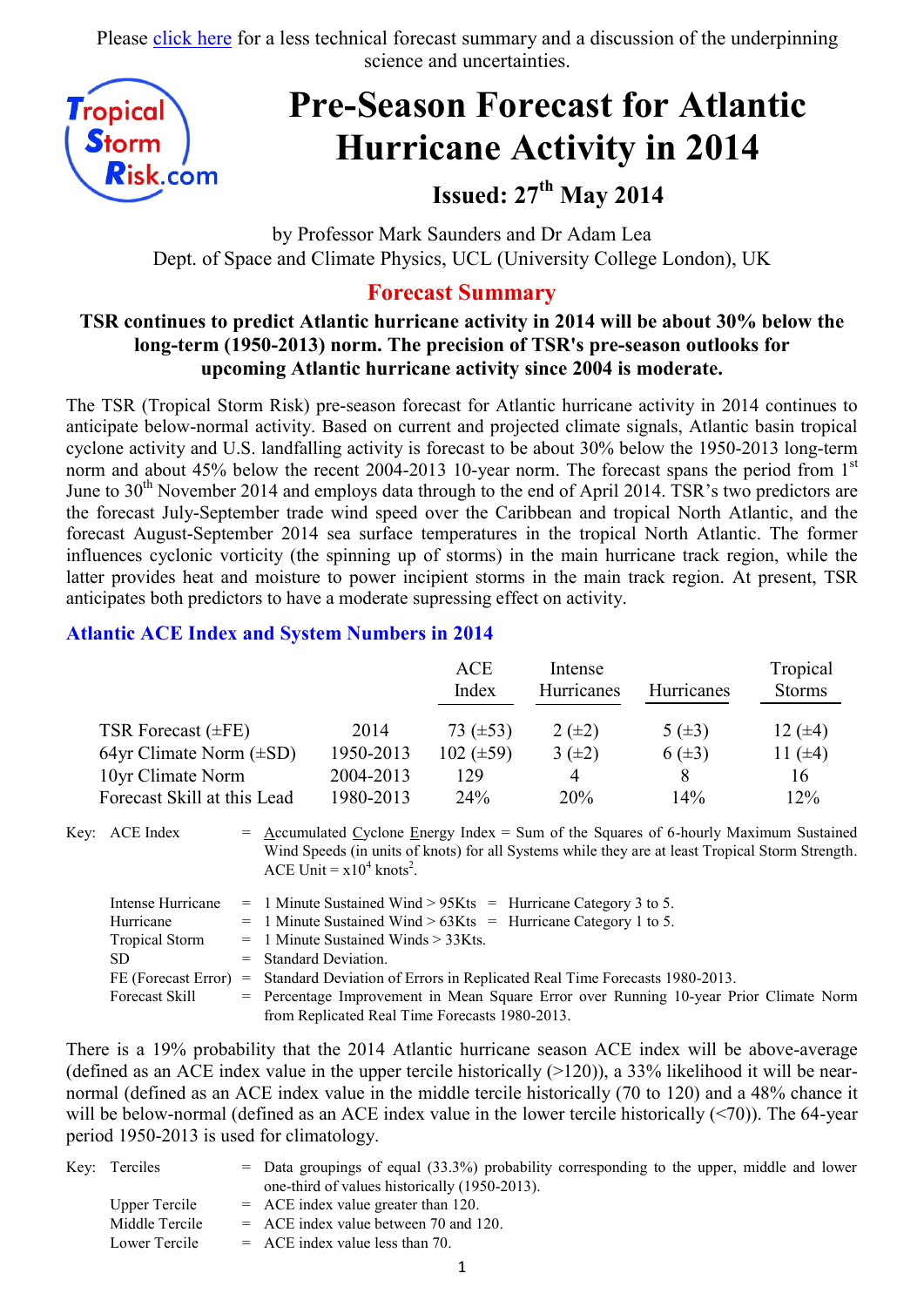#### **ACE Index & Numbers Forming in the MDR, Caribbean Sea and Gulf of Mexico in 2014**

|                              |           | ACE<br>Index    | Intense<br>Hurricanes | <b>Hurricanes</b> | Tropical<br><b>Storms</b> |
|------------------------------|-----------|-----------------|-----------------------|-------------------|---------------------------|
| TSR Forecast $(\pm FE)$      | 2014      | 51 $(\pm 49)$   | $1(\pm 1)$            | $3(\pm 2)$        | $7(\pm 3)$                |
| 64yr Climate Norm $(\pm SD)$ | 1950-2013 | $80 (\pm 58)$   | $2(\pm 2)$            | $4(\pm 2)$        | $7(\pm 4)$                |
| Forecast Skill at this Lead  | 1980-2013 | 27 <sup>%</sup> | 27%                   | 27%               | 24%                       |

The Atlantic hurricane Main Development Region (MDR) is the region 10°N-20°N, 20°W-60°W between the Cape Verde Islands and the Caribbean Lesser Antilles. A storm is defined as having formed within this region if it reached at least tropical depression status while in the area.

There is a 20% probability that the 2014 Atlantic hurricane season ACE index will be above-average (defined as an ACE index value in the upper tercile historically  $(>92)$ ), a 36% likelihood it will be nearnormal (defined as an ACE index value in the middle tercile historically (43 to 92) and a 44% chance it will be below-normal (defined as an ACE index value in the lower tercile historically (<43)). The 64-year period 1950-2013 is used for climatology.

#### **USA Landfalling ACE Index and Numbers in 2014**

|                              |           | ACE<br>Index    | <b>Hurricanes</b> | Tropical<br><b>Storms</b> |
|------------------------------|-----------|-----------------|-------------------|---------------------------|
| <b>TSR Forecast (Range)</b>  | 2014      | $1.8(0-3.9)$    | $1(0-3)$          | $3(1-5)$                  |
| 64yr Climate Norm $(\pm SD)$ | 1950-2013 | 2.4 $(\pm 2.2)$ | $1 (+1)$          | $3(\pm 2)$                |
| 10yr Climate Norm            | 2004-2013 | 2.7             |                   | 4                         |
| Forecast Skill at this Lead  | 1980-2013 | 7%              | 10%               | 6%                        |

| Key: ACE Index                                  | $=$ Accumulated Cyclone Energy Index $=$ Sum of the Squares of hourly Maximum<br>Sustained Wind Speeds (in units of knots) for all Systems while they are at least<br>Tropical Storm Strength and over the USA Mainland (reduced by a factor of 6).<br>ACE Unit = $x10^4$ knots <sup>2</sup> . |
|-------------------------------------------------|------------------------------------------------------------------------------------------------------------------------------------------------------------------------------------------------------------------------------------------------------------------------------------------------|
| Landfall Strike Category<br><b>USA Mainland</b> | = Maximum 1 Minute Sustained Wind of Storm Directly Striking Land.<br>$=$ Brownsville (Texas) to Maine                                                                                                                                                                                         |

USA landfalling intense hurricanes are not forecast since we have no skill at any lead.

There is a 36% probability that in 2014 the USA landfalling ACE index will be above average (defined as a USA ACE index value in the upper tercile historically (>2.51)), a 27% likelihood it will be near-normal (defined as a USA ACE index value in the middle tercile historically (1.09 to 2.51)) and a 37% chance it will be below-normal (defined as a USA ACE index value in the lower tercile historically (<1.09)). The 64-year period 1950-2013 is used for climatology.

#### **Caribbean Lesser Antilles Landfalling Numbers in 2014**

|                              |           | <b>ACE</b><br>Index | Intense<br>Hurricanes | Hurricanes | Tropical<br><b>Storms</b> |
|------------------------------|-----------|---------------------|-----------------------|------------|---------------------------|
| <b>TSR Forecast (Range)</b>  | 2014      | $0.8(0-2.7)$        | $0(0-1)$              | $0(0-1)$   | $1(0-2)$                  |
| 64yr Climate Norm $(\pm SD)$ | 1950-2013 | 13                  |                       |            |                           |
| 10yr Climate Norm            | 2004-2013 | 1.0                 |                       |            |                           |
| Forecast Skill at this Lead  | 1980-2013 | 8%                  | $2\%$                 | 18%        | $7\%$                     |

Key: ACE Index  $=$  Accumulated Cyclone Energy Index = Sum of the Squares of hourly Maximum Sustained Wind Speeds (in units of knots) for all Systems while they are at least Tropical Storm Strength and over the USA Mainland (reduced by a factor of 6). ACE Unit =  $x10^4$  knots<sup>2</sup>.

Landfall Strike Category = Maximum 1 Minute Sustained Wind of Storm Directly Striking Land. Lesser Antilles = Island Arc from Anguilla to Trinidad Inclusive.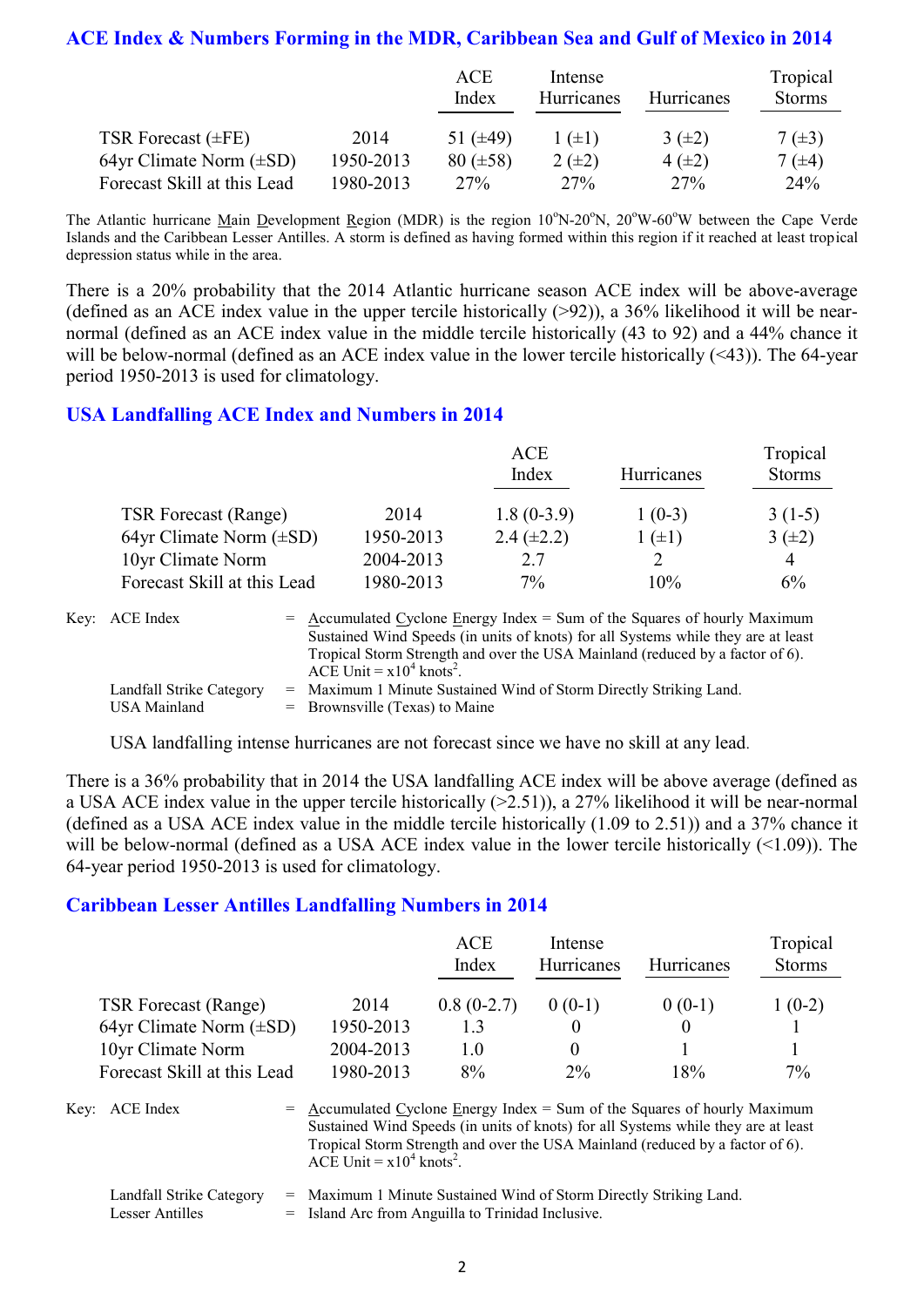#### **Key Predictors for 2014**

The key factors behind the TSR forecast for a below-average hurricane season in 2014 are the anticipated moderate supressing effect of the July-September forecast trade wind at 925mb height over the Caribbean Sea and tropical North Atlantic region  $(7.5^{\circ}N-17.5^{\circ}N, 30^{\circ}W-100^{\circ}W)$ , and of August-September forecast sea surface temperature for the Atlantic MDR  $(10^{\circ}N-20^{\circ}N, 20^{\circ}W-60^{\circ}W)$ . The current forecasts for these predictors are  $1.15 \pm 0.78$  ms<sup>-1</sup> (up slightly from the April forecast value of  $1.01 \pm 0.83$  ms<sup>-1</sup>) stronger than normal (1980-2013 climatology) and  $0.26\pm0.25^{\circ}$ C colder than normal (1980-2012 climatology) which is slightly warmer than the April forecast value of  $0.32 \pm 0.27^{\circ}$ C colder than normal. The July-September 2014 trade wind prediction is based on an expectation of moderate El Niño ENSO conditions in August-September 2014 as forecast by a consensus of dynamical and statistical models obtained from *http://iri.columbia.edu/our-expertise/climate/forecasts/enso/current* at the International Research Institute website. The forecast skills for these predictors at this lead are 30% and 38% respectively. However, it should be stressed that forecast uncertainties remain in both these predictors at this lead.

#### **The Precision of Seasonal Hurricane Forecasts**

The figure below displays the seasonal forecast skill as a function of lead time for predicting the number of North Atlantic hurricanes. Skill is displayed for the most recent 10-year period 2004-2013 and is shown for three forecast centres: TSR, NOAA (National Oceanic and Atmospheric Administration) and CSU (Colorado State University). The TSR skills below differ from those on page 1 as the latter are computed for the 34-year period 1980-2013.

Forecast precision is assessed using the Mean Square Skill Score (MSSS) which is the percentage improvement in mean square error over a climatology forecast. Positive skill indicates that the model performs better than climatology, while a negative skill indicates that it performs worse than climatology. Two different climatologies are used: a fixed 50-year (1950-1999) climatology and a running prior 10 year climate norm.

It should be noted that NOAA does not issue seasonal hurricane outlooks before late May and that CSU stopped providing quantitative extended-range hurricane outlooks from the prior December in 2011. It is clear from the figure that there is little skill in forecasting the upcoming number of hurricanes from the previous December. Skill climbs slowly as the hurricane season approaches with moderate skill levels being achieved from late May/early June (especially by TSR), and good skill levels being achieved from early August.



Month of Forecast Issue

*Skill of seasonal outlooks for North Atlantic hurricane activity 2004-2013 as a function of issue month and climatology.*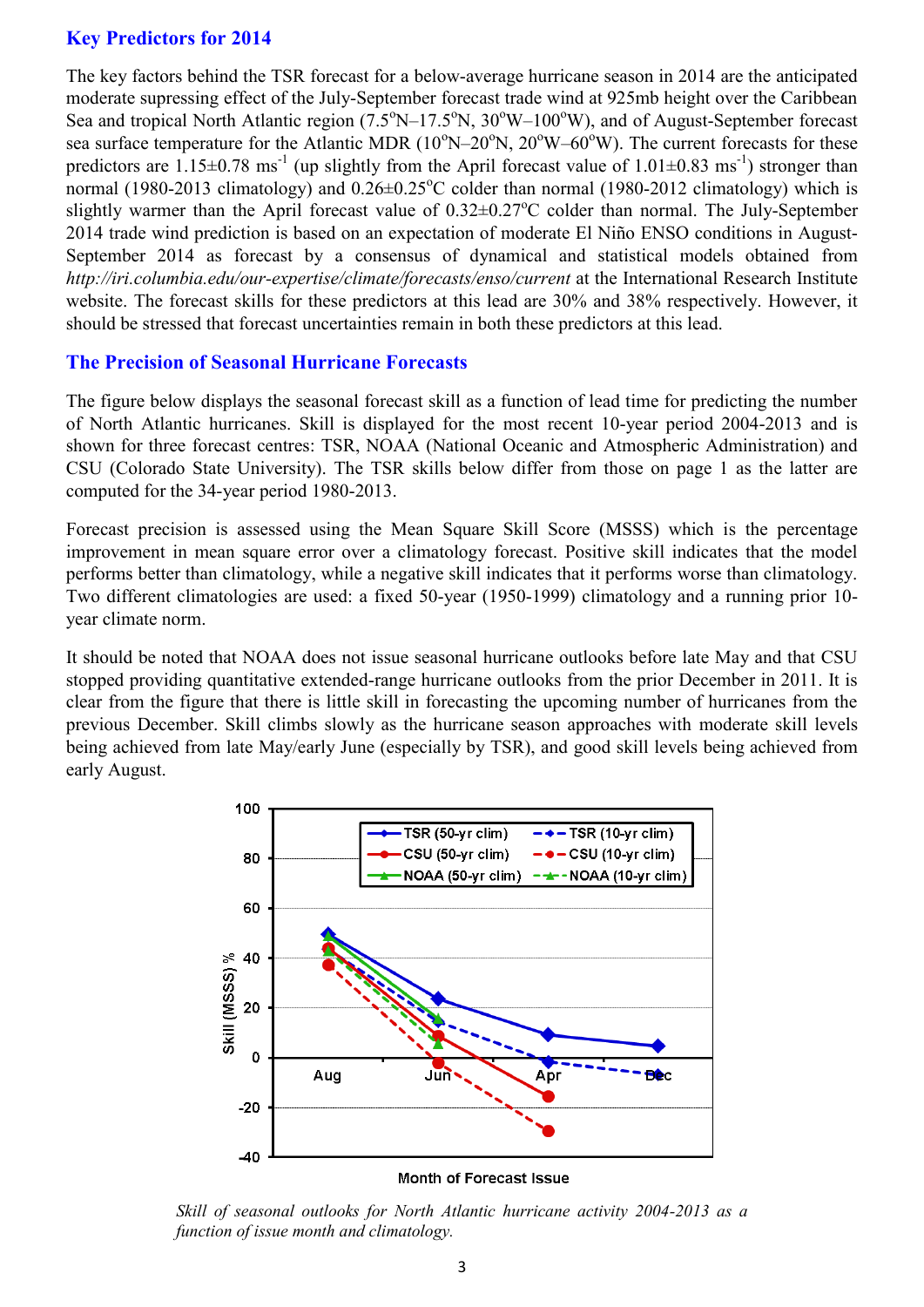In terms of recent seasonal forecast successes and failures, TSR correctly predicted the tercile (lower, middle, upper) of the North Atlantic hurricane seasons in 2004, 2005, 2008, 2010, 2011 and 2012 from the previous December. In contrast, the TSR extended range forecasts for the 2003, 2006, 2007, 2009 and 2013 hurricane seasons were less impressive.

#### **Further Information and Next Forecast**

Further information about TSR forecasts and verifications may be obtained from the TSR web site *http://www.tropicalstormrisk.com*. The next TSR forecast update for the 2014 Atlantic hurricane season will be issued on the  $5<sup>th</sup>$  June 2014.

#### **Appendix – Predictions from Previous Months**

#### **1. Atlantic ACE Index and System Numbers**

| <b>Atlantic ACE Index and System Numbers 2014</b> |             |                     |                                    |            |                       |  |  |
|---------------------------------------------------|-------------|---------------------|------------------------------------|------------|-----------------------|--|--|
|                                                   |             | <b>ACE</b><br>Index | Named<br>Tropical<br><b>Storms</b> | Hurricanes | Intense<br>Hurricanes |  |  |
| Average Number $(\pm SD)$ (1950-2013)             |             | $102 (\pm 59)$      | 11 $(±4)$                          | $6(\pm 3)$ | 3(.2)                 |  |  |
| Average Number (2004-2013)                        |             | 129                 | 16                                 | 8          | 4                     |  |  |
|                                                   | 27 May 2014 | 73 $(\pm 53)$       | 12 $(±4)$                          | $5(\pm 3)$ | $2 (+2)$              |  |  |
| TSR Forecasts $(\pm SD)$                          | 7 Apr 2014  | 75 $(\pm 57)$       | 12 $(±4)$                          | 5(.43)     | $2 (+2)$              |  |  |
|                                                   | 12 Dec 2013 | $106 (\pm 58)$      | 14 $(±4)$                          | $6(\pm 3)$ | 3(.2)                 |  |  |
| <b>CSU</b> Forecast                               | 10 Apr 2014 | 55                  | 9                                  | 3          |                       |  |  |
| <b>NOAA Forecast</b>                              | 22 May 2014 | 37-93               | $8 - 13$                           | $3-6$      | $1-2$                 |  |  |
| UK Met Office<br>Forecast                         | 16 May 2014 | 84 $(\pm 37)$       | $10 (\pm 3)$                       | $6(\pm 3)$ |                       |  |  |
| Institute of<br>Meteorology, Cuba                 | 4 May 2014  |                     | 9                                  | 4          |                       |  |  |

#### **2. MDR, Caribbean Sea and Gulf of Mexico ACE Index and Numbers**

| MDR, Caribbean Sea and Gulf of Mexico ACE Index and Numbers 2014 |             |                     |                                    |            |                       |  |  |
|------------------------------------------------------------------|-------------|---------------------|------------------------------------|------------|-----------------------|--|--|
|                                                                  |             | <b>ACE</b><br>Index | Named<br>Tropical<br><b>Storms</b> | Hurricanes | Intense<br>Hurricanes |  |  |
| Average Number $(\pm SD)$ (1950-2013)                            |             | $80 (\pm 58)$       | 7 $(\pm 4)$                        | $4(\pm 2)$ | $2 (+2)$              |  |  |
| Average Number (2004-2013)                                       |             | 106                 | 11                                 | 6          |                       |  |  |
| TSR Forecast $(\pm SD)$                                          | 27 May 2014 | 51 $(\pm 49)$       | $7(\pm 3)$                         | 3(±2)      | $(\pm 1)$             |  |  |
|                                                                  | 7 Apr 2014  | 52 $(\pm 52)$       | $7(\pm 3)$                         | 3(±2)      | $2 (+2)$              |  |  |